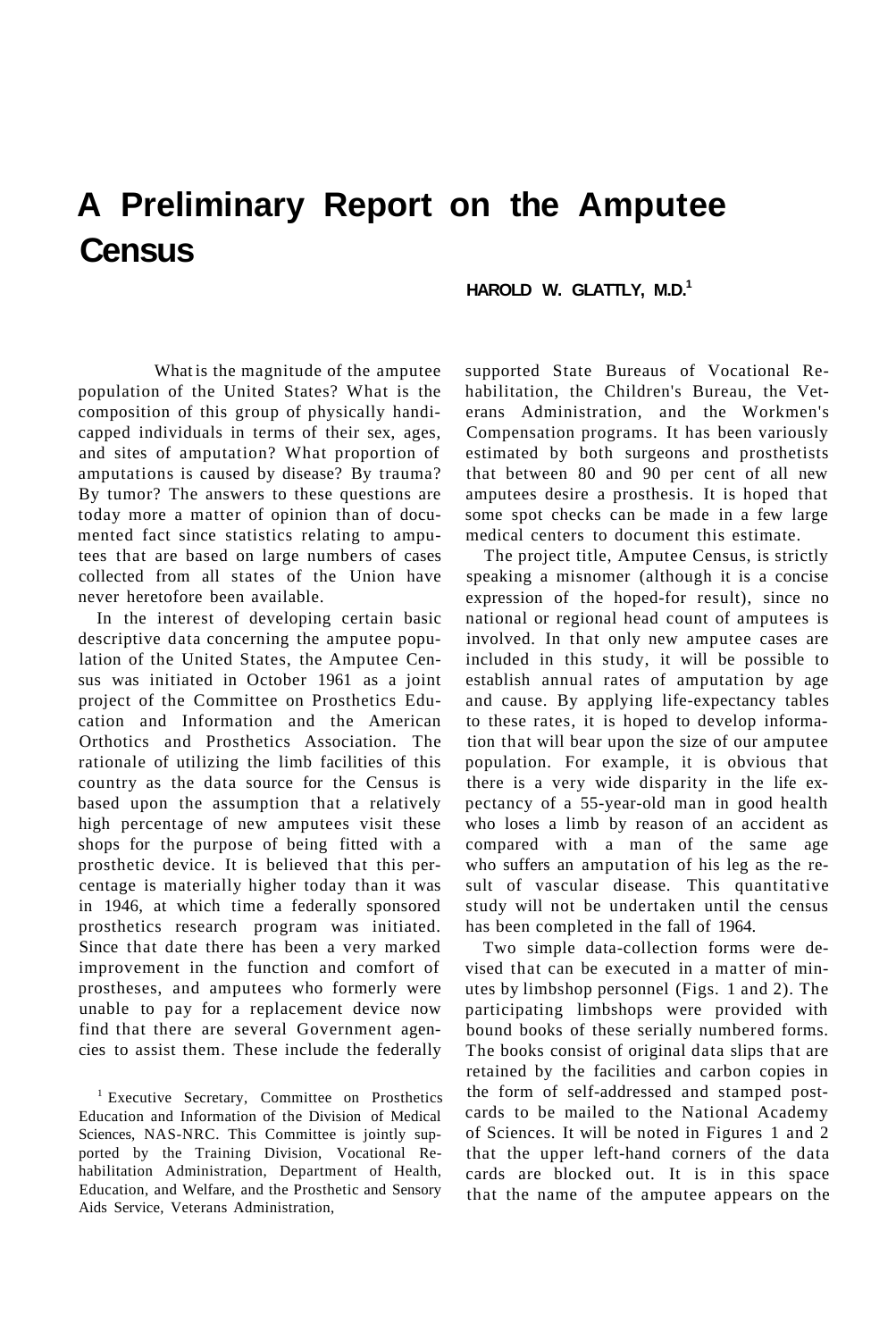|                   |                   |                                                                             |                                                      |                | XYZ |  |
|-------------------|-------------------|-----------------------------------------------------------------------------|------------------------------------------------------|----------------|-----|--|
|                   |                   | State Age [ ] M                                                             |                                                      | N <sub>2</sub> | 43  |  |
|                   |                   |                                                                             |                                                      |                |     |  |
|                   |                   | Date Prosthesis Furnished                                                   |                                                      |                |     |  |
| Site (s) of       |                   | $($ <sub>____</sub> _SD) $($ _____AE) $($ ______E) $($ _____BE) $($ _____W) |                                                      |                |     |  |
| <b>Amputation</b> |                   | HD) (_____AK) (_____KB) (_____BK) (_____S)                                  |                                                      |                |     |  |
|                   | (<br>Cause of     |                                                                             |                                                      |                |     |  |
|                   | <b>Amputation</b> |                                                                             | $($ <sub>_____</sub> _Disease) $($ ______Congenital) |                |     |  |
|                   |                   | Mail when complete                                                          |                                                      |                |     |  |

Fig. 1. Amputee Census Card No. 1. Data form for single amputations and multiple amputations that result from a single cause at the same time.

|                   |                   |      |                                                                                                                                                                                                                                                                                                                                                                                                                             | XYZ            |     |
|-------------------|-------------------|------|-----------------------------------------------------------------------------------------------------------------------------------------------------------------------------------------------------------------------------------------------------------------------------------------------------------------------------------------------------------------------------------------------------------------------------|----------------|-----|
|                   |                   |      |                                                                                                                                                                                                                                                                                                                                                                                                                             | N <sub>o</sub> | 132 |
|                   | State Age □ M □ F |      |                                                                                                                                                                                                                                                                                                                                                                                                                             |                |     |
|                   |                   |      |                                                                                                                                                                                                                                                                                                                                                                                                                             |                |     |
| <b>Amputation</b> | Date              | Site | Cause                                                                                                                                                                                                                                                                                                                                                                                                                       |                |     |
| $1st$             |                   |      | $\label{eq:2.1} \begin{split} \mathcal{L}^{2}(\mathcal{L}^{2}(\mathcal{H}))\cong\mathcal{L}^{2}(\mathcal{H}^{2}(\mathcal{H}))\cong\mathcal{L}^{2}(\mathcal{H}^{2}(\mathcal{H}))\cong\mathcal{L}^{2}(\mathcal{H}^{2}(\mathcal{H}))\cong\mathcal{L}^{2}(\mathcal{H}))\cong\mathcal{L}^{2}(\mathcal{H})\cong\mathcal{L}^{2}(\mathcal{H})\cong\mathcal{L}^{2}(\mathcal{H})\cong\mathcal{L}^{2}(\mathcal{H})\cong\mathcal{L}^{2$ |                |     |
|                   |                   |      |                                                                                                                                                                                                                                                                                                                                                                                                                             |                |     |
|                   |                   |      |                                                                                                                                                                                                                                                                                                                                                                                                                             |                |     |
|                   |                   |      |                                                                                                                                                                                                                                                                                                                                                                                                                             |                |     |
| 4th               |                   |      |                                                                                                                                                                                                                                                                                                                                                                                                                             |                |     |

Fig. 2. Amputee Census Card No. 2. Data form for multiple amputations that occur serially at different times from the same or different causes.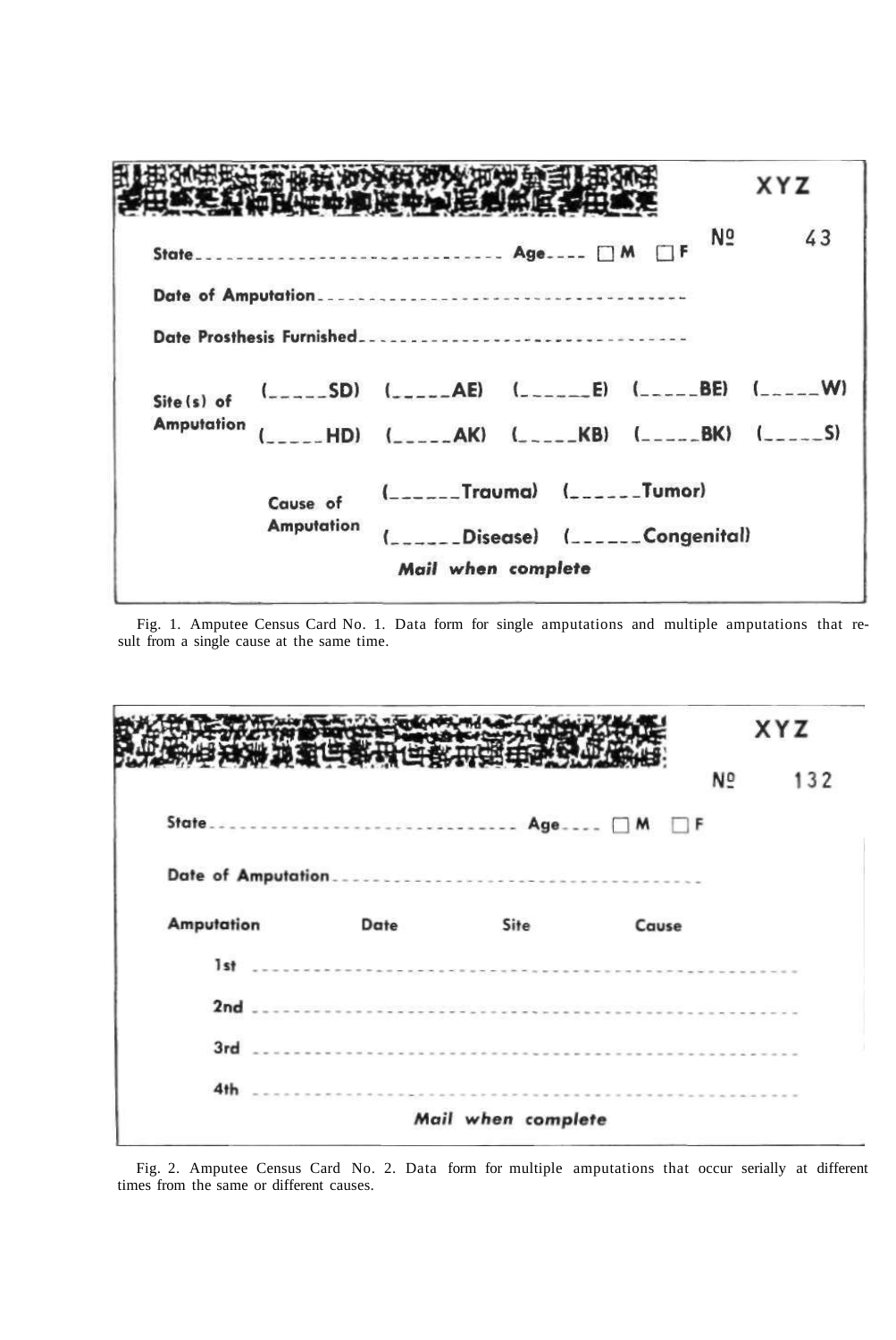original forms retained by the facilities. Since the cards are serially numbered, it will be possible at some future time to identify certain types of amputees for further study. In the upper right-hand corner is a symbol consisting of three capital letters that identify each facility. The code to these symbols is known only to the staff of CPEI, and the limbshops have been assured that no information concerning their volume of cases will be disclosed to anyone.

The participating facilities were instructed to fill out a card on each new amputee case for whom an original prosthetic device of some type was provided. Amputees furnished with a replacement for a worn-out or otherwise unusable limb are not recorded in this study. The



Fig. 3



Fig. 4



Fig. 5. Actual case numbers in each decade of life.



card shown in Figure 1 is used for single amputations and for multiple amputations that occur simultaneously from a single cause. The card shown in Figure 2 is prepared for those cases that have had more than one amputation at separate times from either the same or different causes. Examples of this type of case include:

1. An individual who is a left, below-knee amputee due to an injury who, years later, becomes a right. above-knee amputee due to vascular disease.

2. An individual who is a left, below-knee amputee due to vascular disease and is converted into an aboveknee case a year later.

Since this card amounted to only three per cent of the total data forms received, an analysis of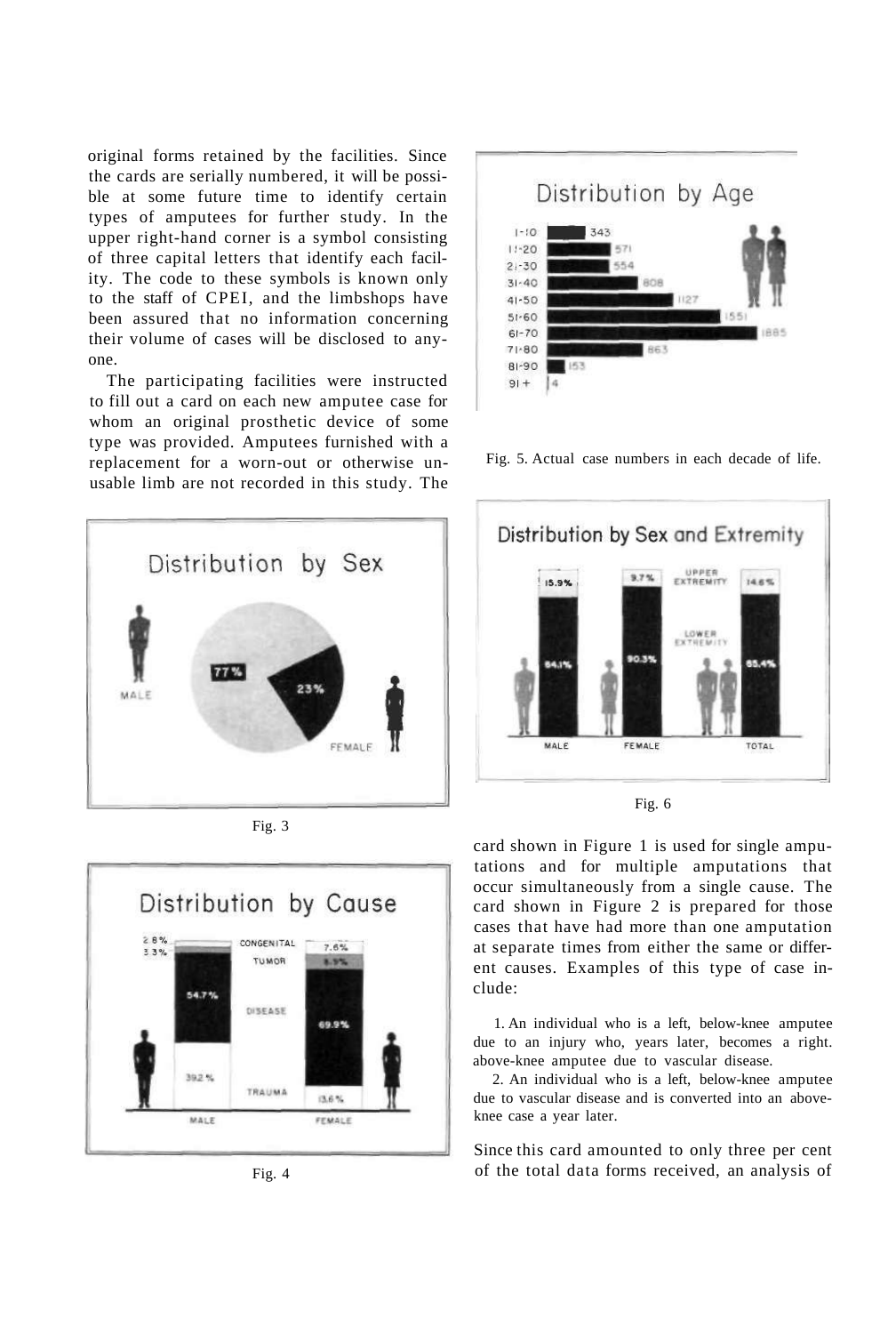these cases will not be accomplished until the end of the project.

The following data items are entered on the census forms:

State of Residence. Age. Sex. Date of Amputation.

Date Prosthesis Furnished.

Site of Amputation:

- Upper Extremity:<br>(SD) Shoulder disarticulation (includes forequarter cases and very short above-elbow stumps that require fitting as an SD).
	- (AE) Above elbow.
	- (E) Elbow disarticulation.
	- (BE) Below elbow.
	- (W) Wrist disarticulation.

Lower Extremity:

- (HD) Hip disarticulation (includes hemipelvectomies and above-knee stumps so short that they must be fitted as an HD).
- (AK) Above knee.
- (KB) Knee-bearing (includes knee disarticulations, Gritti-Stokes, etc.).
- (BK) Below knee.

(S) Syme's operation or ankle disarticulation. (Partial-hand and partial-foot amputations are not included in the census.)

Cause of Amputation:

Trauma—amputations due to physical and thermal injuries.

| DISTRIBUTION BY SIDE OF AMPUTATION                                                                                                                  |                   |
|-----------------------------------------------------------------------------------------------------------------------------------------------------|-------------------|
| <b>Upper Extremity</b><br>Left<br>THE CASE AND REPORTED A RESIDENCE OF CASE<br>Right<br>                                                            | $49.2\%$<br>50.8% |
| Lower Extremity<br>Left<br>Right.<br>a president and the property of the control of the control of the control of the control of the control of the | 50.8              |

Fig. 7

| RATIO MALES TO FEMALES OF AMPUTATIONS | BY CAUSE |         |                         |
|---------------------------------------|----------|---------|-------------------------|
| Cause of<br>Amputation                | Males    | Females | Ratio,<br>Males-Females |
| Trauma                                | 2330     | 243     | $9.2$ to $1$            |
| Disease                               | 3241     | 1250    | $2.6$ to $1$            |
| Tumor                                 | 197      | 160     | $1.2$ to $1$            |
| Congenital                            | 168      | 136     | 1.2101                  |

## Distribution by Site of Amputation

| SITE                     | <b>PERCENTAGE</b> |
|--------------------------|-------------------|
| SHOULDER DISARTICULATION |                   |
| ABOVE-ELBOW              | 37                |
| FLBOW                    |                   |
| BELOW-ELBOW              | 8.6               |
| WRIST                    |                   |
| HIP DISARTICULATION      | 1.8               |
| ABOVE-KNEE               | 44                |
| KNEE BEARING             |                   |
| <b>HELOW-KNEE</b>        | 368               |
| SYME                     | 17                |

Fig. 9



Fig. 10. Actual case numhers in each decade of life.

- Disease—amputations due to vascular diseases and infections.
- Tumor—refers to all types of growths for which an amputation is performed.
- Congenital—only cases that are fitted with a prosthesis are included. The type of prosthesis is used to determine the level of "amputation." It is recognized that the data card is not appropriate for certain types of congenital amputees.

The statistical material that is presented in this preliminary report on the Amputee Census is based upon the data forms received from the prosthetics facilities during the 16-month period from October 1, 1961, through January 31, 1963. During this time, 8,416 new cases were reported. This sampling of the amputee population of the U. S. is sufficiently large so that the distribution by sex, age, side of amputation, levels of amputation, and causes of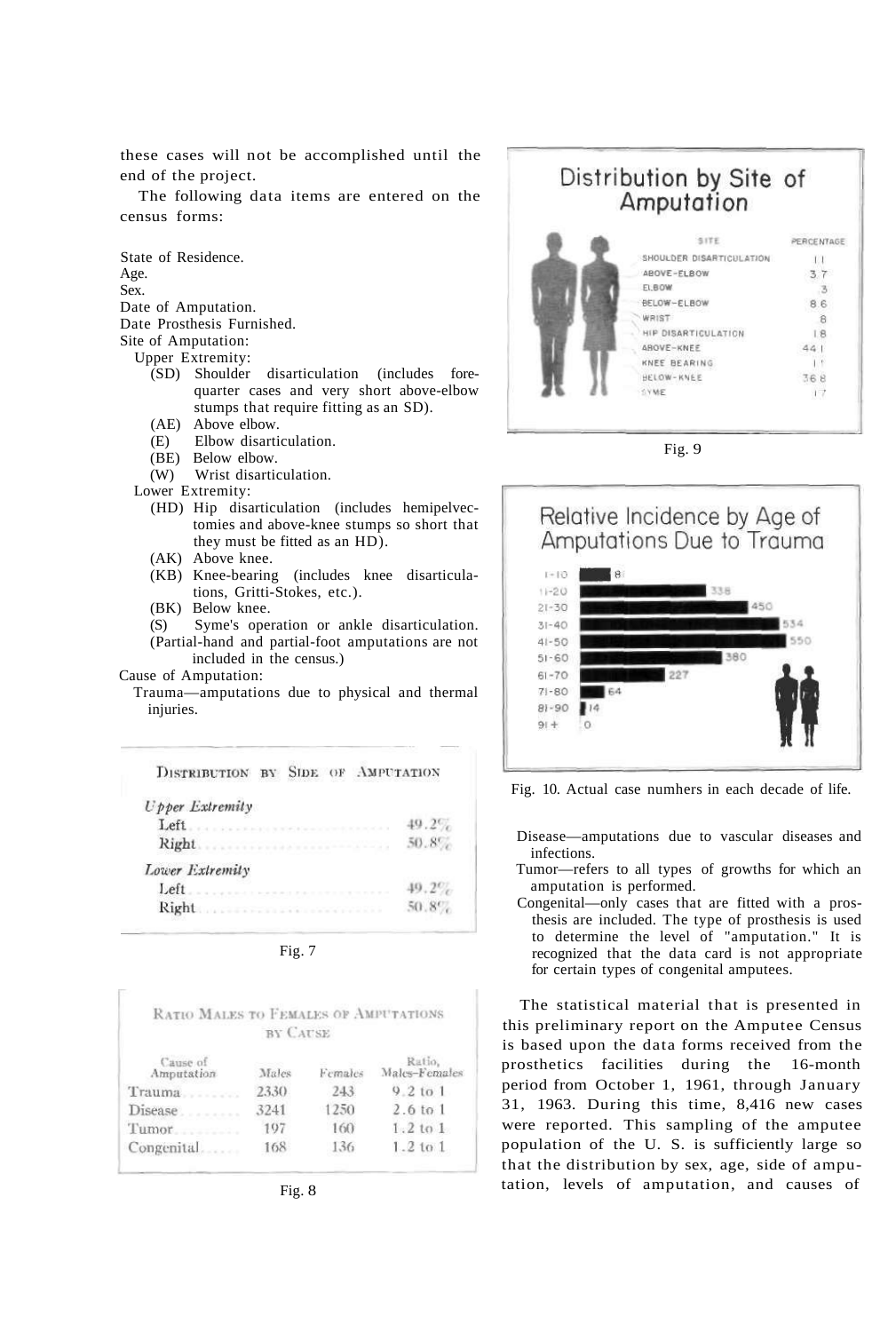

Fig. 11. Actual case numbers in each decade of life.



Fig. 12. Actual case numbers in each decade of life.

these new amputations is already well established. This conclusion is based upon the fact that the percentages presented in this report are almost identical to those that were obtained from an analysis of the first 5,000 cases. It is thus possible in this initial census report to present in graphic and tabular form (Figs. 3—13) a simple description of the group of individuals upon whom amputations are presently being performed. The following comments and observations on this statistical material are noteworthy:

- 1, The disparity in the amputation rates for males and females is due primarily to the facts that:
	- a. Amputations in males by reason of injury are nine times as frequent as in females. This is due to the vocational and avocational hazards to which males are more liable (Fig. 8).
	- b. Amputations in males by reason of disease are 2.6 times as frequent as in females (Fig. 8).
- 2. Amputations due to tumor are roughly comparable between the sexes (Fig. 8).
- 3. Congenital deformities of the extremities that are fitted with prostheses occur with almost equal frequency in males and females (Fig. 8).
- 4. There is no significant difference in the incidence of left- and right-sided amputations in either the upper or lower extremities (Fig. 7).
- 5. There is a surprisingly large number of lower-extremity amputees over 70 years of age who are being fitted with prostheses. In this series, they number 1,020, or 13.2 per cent, of the total number of reported cases. It will be noted that there are four who are over 90 years of age (Fig 5).
- 6. The incidence of malignancy resulting in amputation is fairly constant for individuals between 21- 60 years of age. The decade 11-2C years has an indicated rate of twice that of any other ten-year period (Fig. 12).
- 7. In this series there were 162 cases of multiple amputations that occurred from the same cause at the same time. Twenty-two were bilateral upper-extremity cases, 132 were bilateral lower-

|     |           | DISTRIBUTION BY SITE, CAUSE AND SEX |                |                       |                |                |
|-----|-----------|-------------------------------------|----------------|-----------------------|----------------|----------------|
|     |           |                                     | Trauma         | Disease Tumor genital |                | Con-           |
| S D |           | Male                                | 37             | $\overline{7}$        | 10             | $\overline{7}$ |
|     |           | Female                              | $\mathbf{2}$   | $\overline{4}$        | 12             | 4.             |
| A E |           | Male                                | 223            | 13                    | 7              | 10             |
|     |           | Female                              | 15             | -6                    | 8              | 8              |
|     | E         | Male                                | 13             | $\theta$              | $\overline{0}$ | $\overline{5}$ |
|     |           | Female                              | $\mathbf{1}$   | $\theta$              | $\theta$       | $\sigma$       |
| BE. |           | Male                                | 494            | 14                    | 2              | 52             |
|     |           | Female                              | 21             | -6                    | $\overline{4}$ | 54             |
|     | W         | Male                                | 38             | $\overline{2}$        | $\theta$       |                |
|     |           | Female                              | $\ddot{+}$     | $\overline{2}$        | $\overline{0}$ | $\frac{7}{7}$  |
|     | HD        | Male                                | 20             | 18                    | 45             | $\overline{3}$ |
|     |           | Female                              | $\mathbf{3}$   | 16                    | $-33$          | 1              |
| A K |           | Male                                | 606            | 1858                  | 99             | 16             |
|     |           | Female                              | 88             | 662                   | 68             | 11             |
| K B |           | Male                                | 29             | 29                    | $\overline{2}$ | $\ddagger$     |
|     |           | Female                              | $\overline{5}$ | 13                    | $\mathbf{I}$   | $\overline{3}$ |
|     | <b>BK</b> | Male                                | 818            | 1265                  | 27             | 49             |
|     |           | Female                              | 91             | 533                   | 32             | 32             |
|     | Syme      | Male                                | 52             | 35                    | $\overline{5}$ | 15             |
|     |           | Female                              | 3              | 8                     | $\overline{2}$ | 10             |